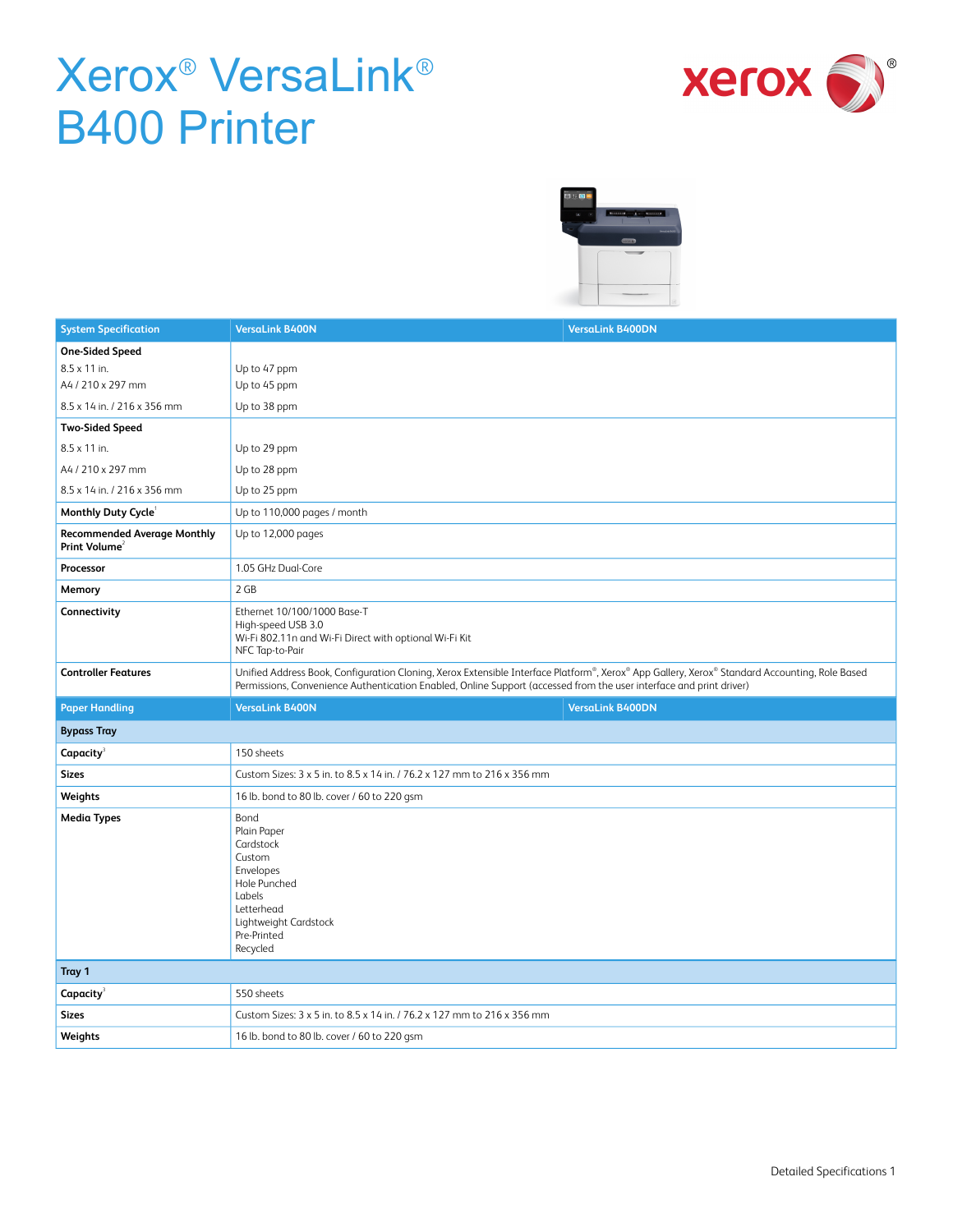| Tray 1                                                    |                                                                                                                                        |                         |  |
|-----------------------------------------------------------|----------------------------------------------------------------------------------------------------------------------------------------|-------------------------|--|
| <b>Media Types</b>                                        | Bond<br>Plain Paper<br>Cardstock<br>Custom<br>Hole Punched<br>Labels<br>Letterhead<br>Lightweight Cardstock<br>Pre-Printed<br>Recycled |                         |  |
| <b>3 Additional Trays</b>                                 |                                                                                                                                        |                         |  |
| Capacity <sup>3</sup>                                     | 550 sheets each                                                                                                                        |                         |  |
| <b>Sizes</b>                                              | Custom Sizes: 5.5 x 8.3 in. to 8.5 x 14 in. / 139.7 x 210 mm to 216 x 356 mm                                                           |                         |  |
| Weights                                                   | 16 lb. bond to 80 lb. cover / 60 to 220 gsm                                                                                            |                         |  |
| <b>Media Types</b>                                        | Bond<br>Plain Paper<br>Cardstock<br>Custom<br>Hole Punched<br>Labels<br>Letterhead<br>Lightweight Cardstock<br>Pre-Printed<br>Recycled |                         |  |
| <b>Total Capacity</b>                                     |                                                                                                                                        |                         |  |
| Device Standard Capacity $^3$                             | 700 sheets                                                                                                                             |                         |  |
| Device Total Capacity <sup>3</sup>                        | 2,350 sheets                                                                                                                           |                         |  |
| <b>Paper Output</b>                                       |                                                                                                                                        |                         |  |
| Output Capacity <sup>3</sup>                              | 250 sheets                                                                                                                             |                         |  |
| <b>Automatic 2-Sided</b>                                  | <b>NA</b>                                                                                                                              | Standard                |  |
| <b>Device Specification</b>                               | <b>VersaLink B400N</b>                                                                                                                 | <b>VersaLink B400DN</b> |  |
| <b>Electrical Requirements</b>                            |                                                                                                                                        |                         |  |
| North America                                             | Voltage: 110-127 VAC<br>Frequency: 50/60 Hz 11 A                                                                                       |                         |  |
| <b>Europe</b>                                             | Voltage: 220-240 VAC<br>Frequency: 50/60 Hz 6 A                                                                                        |                         |  |
| <b>Power Consumption</b>                                  |                                                                                                                                        |                         |  |
| <b>Continuous Printing®</b>                               | 565 watts or less                                                                                                                      |                         |  |
| Ready (Standby) Mode <sup>4</sup>                         | 46 watts or less                                                                                                                       |                         |  |
| Energy Saver (Sleep) Mode <sup>4</sup>                    | 4 watts or less                                                                                                                        |                         |  |
| <b>Operating Environment</b>                              |                                                                                                                                        |                         |  |
| <b>Required Temperature Range</b><br>Storage<br>Operating | 32 to 95° F / 0 to 35° C<br>50 to 90° F / 10 to 32° C                                                                                  |                         |  |
| <b>Required Reletive Humidity</b>                         | 10% to 85%                                                                                                                             |                         |  |
| <b>Sound Power Levels</b>                                 | Operating: 7.5 B(A) or less; Standby 5.3 B(A) or less                                                                                  |                         |  |
| <b>Sound Pressure Levels</b>                              | Operating 56 dB(A) or less, Standby 30 dB(A) or less                                                                                   |                         |  |
| Boot Time (from Off to UI Ready)                          | As fast as 60 seconds                                                                                                                  |                         |  |
| <b>Warm-Up Time (from Power Save)</b>                     | As fast as 5 seconds                                                                                                                   |                         |  |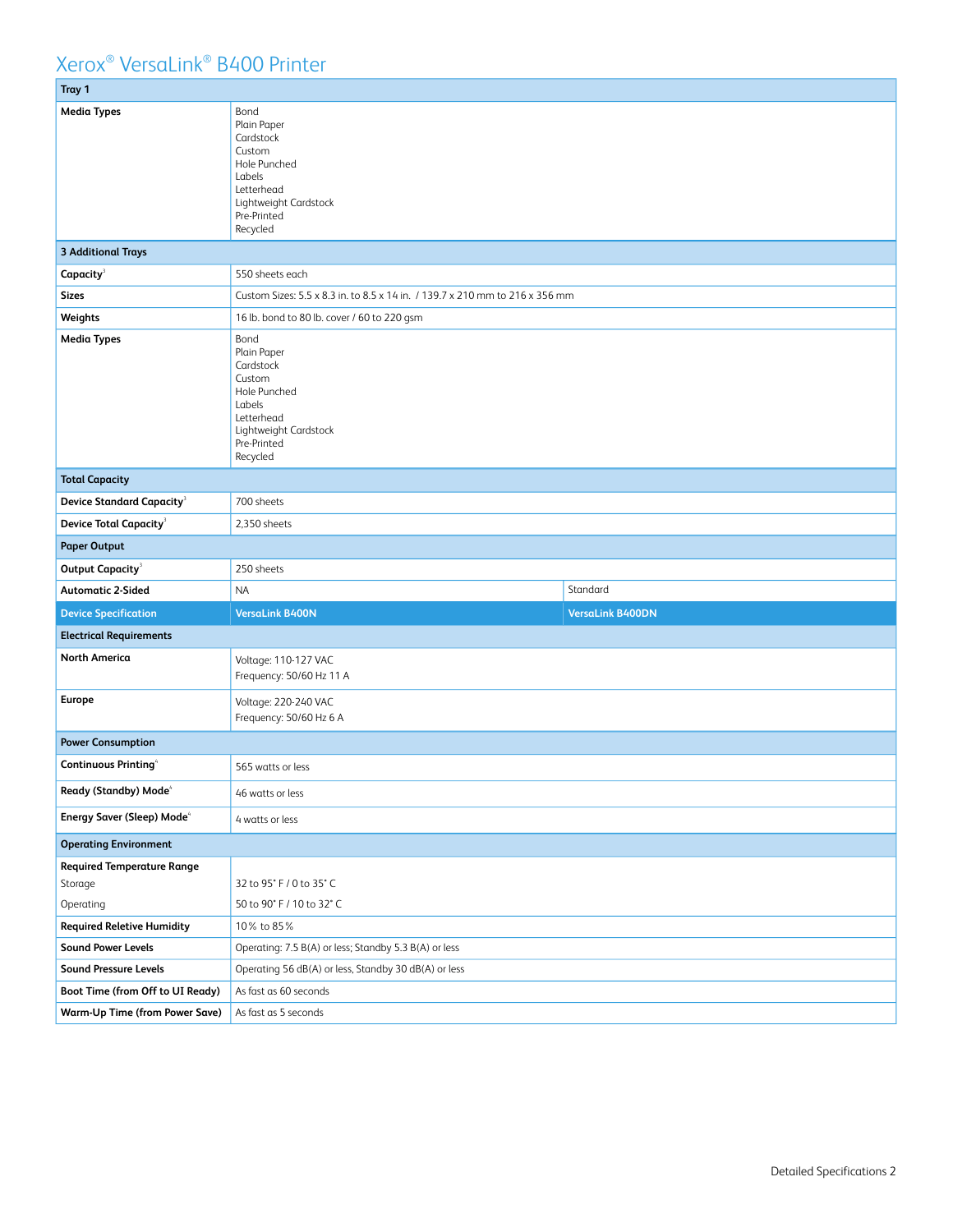| <b>Dimensions and Weight (unpackaged)</b>         |                                                                                                                                                                                                                                                                                                                                                                                   |  |  |  |
|---------------------------------------------------|-----------------------------------------------------------------------------------------------------------------------------------------------------------------------------------------------------------------------------------------------------------------------------------------------------------------------------------------------------------------------------------|--|--|--|
| VersaLink B400N                                   | Width: 18.1 in. / 459 mm<br>Depth: 16.8 in. / 426 mm<br>Height: 13.3 in. / 339 mm<br>Weight: 30 lb. / 14 kg                                                                                                                                                                                                                                                                       |  |  |  |
| 550-sheet Paper Tray                              | Width: 15.5 in. / 393 mm<br>Depth: 15.5 in. / 393 mm<br>Height: 3.7 in. / 94 mm<br>Weight: 7 lb. / 3.2 kg                                                                                                                                                                                                                                                                         |  |  |  |
| <b>Dimensions and Weight (packaged)</b>           |                                                                                                                                                                                                                                                                                                                                                                                   |  |  |  |
| VersaLink B400N                                   | Width: 21.3 in. / 540 mm<br>Depth: 23.1 in. / 588 mm<br>Height: 21.7 in. / 480 mm<br>Weight: 38.3 lb. / 17.35 kg                                                                                                                                                                                                                                                                  |  |  |  |
| 550-sheet Paper Tray                              | Width: 19.6 in. / 498 mm<br>Depth: 19.8 in. / 504 mm<br>Height: 9.2 in. / 234 mm<br>Weight: 9.6 lb. / 4.4 kg                                                                                                                                                                                                                                                                      |  |  |  |
| <b>System Certification/Regulatory Compliance</b> |                                                                                                                                                                                                                                                                                                                                                                                   |  |  |  |
| <b>Certifications</b>                             | To view the latest list of certifications, go to www.xerox.com/OfficeCertifications.                                                                                                                                                                                                                                                                                              |  |  |  |
| Print                                             | <b>VersaLink B400N</b><br><b>VersaLink B400DN</b>                                                                                                                                                                                                                                                                                                                                 |  |  |  |
| First-Page-Out Time                               | As fast as 8 seconds                                                                                                                                                                                                                                                                                                                                                              |  |  |  |
| Resolution                                        | Up to 1200 x 1200 dpi (enhanced)<br>PCL® 5e, 6                                                                                                                                                                                                                                                                                                                                    |  |  |  |
| <b>Page Description Languages</b>                 | PDF<br><b>XPS</b><br>TIFF<br><b>JPEG</b><br>HP-GL<br>Adobe® PostScript® 3™                                                                                                                                                                                                                                                                                                        |  |  |  |
| <b>Maximum Print Area</b>                         | 4 mm from edge of paper                                                                                                                                                                                                                                                                                                                                                           |  |  |  |
| <b>Print Features</b>                             | <b>Application Defaults</b><br><b>Bi-directional Real-time Status</b><br><b>Booklet Creation</b><br>Draft Mode<br>Job Identification<br>Job Monitoring<br>Personal Print<br>Print from USB<br>Sample Set<br>Saved Job<br>Scaling<br>Secure Print<br>Skip Blank Pages<br>Store and Recall Driver Settings<br>Two-sided Printing (as default)<br>Xerox® Earth Smart Driver Settings |  |  |  |
| <b>Print from USB</b>                             | Allows walk-up printing from Type A USB port<br>Supports direct printing from computer via Type B USB port<br>Supported file formats: PDF, JPEG, , TIFF, XPS, PDF/A                                                                                                                                                                                                               |  |  |  |
| <b>Operating Systems</b>                          | Windows®, 7, 8, 10, Server 2000, Server 2003, Server 2008, Server 2008 R2 Server 2012<br>Mac OS® version 10.9 and higher<br>Citrix<br>Redhat® Enterprise<br>Linux <sup>®</sup><br>IBM® AIX® 7.2<br>HP-UX® 11iv3<br>Oracle® Solaris 11.3<br>Fedora Core 24<br>SUSE <sup>®</sup> 13.2                                                                                               |  |  |  |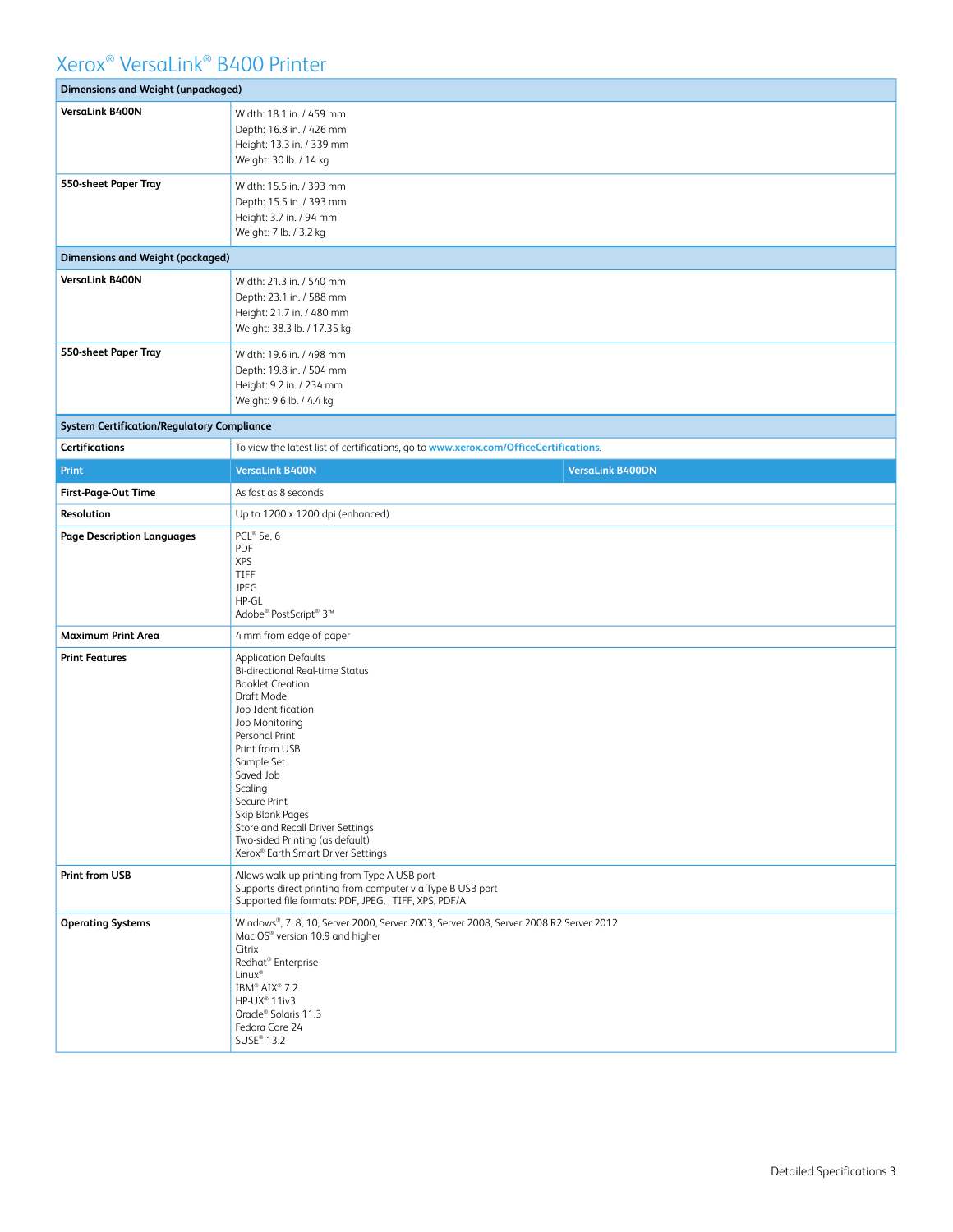| Print                                                                                                                         | <b>VersaLink B400N</b><br><b>VersaLink B400DN</b>                                                                                                                                                                                                                                                                                                                                                                                                                     |  |  |  |
|-------------------------------------------------------------------------------------------------------------------------------|-----------------------------------------------------------------------------------------------------------------------------------------------------------------------------------------------------------------------------------------------------------------------------------------------------------------------------------------------------------------------------------------------------------------------------------------------------------------------|--|--|--|
| <b>Network Protocols</b>                                                                                                      | TCP/IP: HTTP/HTTPS, Internet Printing Protocol, LPR/LPD, Raw Socket Printing/Port 9100, IPv4/IPv6,WSD<br><b>LDAP</b><br>Bonjour® / AirPrint <sup>™</sup><br>Most protocols not in use can be disabled                                                                                                                                                                                                                                                                 |  |  |  |
| <b>Administrative Protocols</b>                                                                                               | DHCP, SNMP, WINS, HTTP, HTTPS, TLS, SNTP, MDNS                                                                                                                                                                                                                                                                                                                                                                                                                        |  |  |  |
| <b>Font Capability</b>                                                                                                        | PostScript fonts: 144<br>PCL fonts: 82                                                                                                                                                                                                                                                                                                                                                                                                                                |  |  |  |
| <b>Software Solutions</b>                                                                                                     |                                                                                                                                                                                                                                                                                                                                                                                                                                                                       |  |  |  |
| Xerox <sup>®</sup> ConnectKey <sup>®</sup> Apps (Found<br>at the Xerox® App Gallery                                           | Increase user productivity by simplifying and shortening everyday tasks. Unlike traditional software, ConnectKey Apps do not require a dedicated<br>server, PC or IT resource. Instead, simply download these lightweight, serverless ConnectKey Apps to the device.                                                                                                                                                                                                  |  |  |  |
| <b>Mobile Solutions and Mobile Device Apps</b>                                                                                |                                                                                                                                                                                                                                                                                                                                                                                                                                                                       |  |  |  |
| Xerox <sup>®</sup> Mobile Express Driver <sup>®</sup>                                                                         | Makes it easy for mobile users to find, use and manage Xerox® and non-Xerox® devices in every new location. Plug into a new network, and Mobile<br>Express Driver automatically discovers available printers and provides status and capability information. Save a list of "favorite" printers for each<br>location, store application print settings for use on any printer in any network, and greatly reduce mobile support calls to IT.                          |  |  |  |
| Xerox <sup>®</sup> Global Print Driver <sup>®</sup>                                                                           | A truly universal print driver that lets IT administrators install, upgrade and manage Xerox® and non-Xerox® devices from a single driver. It provides a<br>consistent, easy-to-use interface for end-users, reducing the number of support calls, and simplifying print services management.                                                                                                                                                                         |  |  |  |
| Apple <sup>®</sup> AirPrint <sup>®</sup>                                                                                      | Print email, photos and important office documents directly from an Apple iPhone® or iPad® with no drivers to install and no cables to connect. With<br>AirPrint, an iPhone or iPad automatically locates and connects to the AirPrint-enabled device over the office Wi-Fi network.                                                                                                                                                                                  |  |  |  |
| Google Cloud Print™                                                                                                           | Google Cloud Print connects print devices to the web, enabling users to print the applications they use every day from smartphones, tablets, Chromebook™<br>notebook computers and any other web-connected device.                                                                                                                                                                                                                                                    |  |  |  |
| Xerox <sup>®</sup> Print Service Plug-in for<br>Android <sup>™</sup> (Free at Google Play <sup>™</sup><br>Store)              | The Xerox® Print Service Plug-in for Android KitKat (4.4 or greater) devices streamlines mobile printing without third-party apps or additional print<br>drivers. You can easily print photos, Web pages and documents when your mobile device is connected to multifunction printers using a wireless network.<br>A robust print option set includes two-sided printing, stapling and secure code release. A free download is available from the Google Play™ store. |  |  |  |
| Xerox <sup>®</sup> Print Management and<br>Mobility Suite, Xerox <sup>®</sup> Print<br><b>Management and Mobility Service</b> | Xerox® Print Management and Mobility Suite is a modular set of workflows designed to save customers time and money by providing effective control<br>over their print fleet, while enabling worker productivity and mobility through a set of robust workflows. Xerox enables ultimate customer flexibility by<br>offering these capabilities in both an on-premises server version and with a cloud based-version of this solution.                                  |  |  |  |
| <b>Security</b>                                                                                                               | <b>VersaLink B400N</b><br><b>VersaLink B400DN</b>                                                                                                                                                                                                                                                                                                                                                                                                                     |  |  |  |
| <b>Security Features</b>                                                                                                      | 256-bit Encryption<br><b>Access Controls</b><br>Audit Log<br>Automatic Self-Signed Certificate Creation<br>Certificate Path Validation<br><b>Certificate Revocation Settings</b><br>Domain Filtering<br>FIPS 140-2<br>Firmware Verification<br>IP Address Filtering<br>Network Authentication<br>Port Filtering<br>Role Based Permissions<br>Secure Print<br><b>Security Certificates</b><br>Smart Card Enablement (CAC/PIV/.NET)<br>SNMP <sub>v3</sub><br>TLS        |  |  |  |
| <b>Device Management</b>                                                                                                      |                                                                                                                                                                                                                                                                                                                                                                                                                                                                       |  |  |  |
| Xerox <sup>®</sup> CentreWare <sup>®</sup> Web                                                                                |                                                                                                                                                                                                                                                                                                                                                                                                                                                                       |  |  |  |
|                                                                                                                               | • A Web-based server application for network administrators that permits web browser-based device management from any workstation, whether<br>running Windows or UNIX or any other operating system<br>. Works with any SNMP-managed printer from any manufacturer<br>• Provides help with device discovery and installations, health checks and troubleshooting, and device upgrades, as well as basic accounting and asset<br>management.                           |  |  |  |
| Xerox <sup>®</sup> Embedded Web Server - Integrated Device Web Page                                                           |                                                                                                                                                                                                                                                                                                                                                                                                                                                                       |  |  |  |
| <b>Device Status</b>                                                                                                          | • Tray status/contents<br>• Consumables status<br>• Billing/Usage<br>• Quick Links                                                                                                                                                                                                                                                                                                                                                                                    |  |  |  |
| <b>Job Submission</b>                                                                                                         | Print-ready files (PS, PCL, PDF, XPS, JPEG)                                                                                                                                                                                                                                                                                                                                                                                                                           |  |  |  |
| <b>Device Administration</b>                                                                                                  | Allows simple, remote installation setting of configuration options and management of the device                                                                                                                                                                                                                                                                                                                                                                      |  |  |  |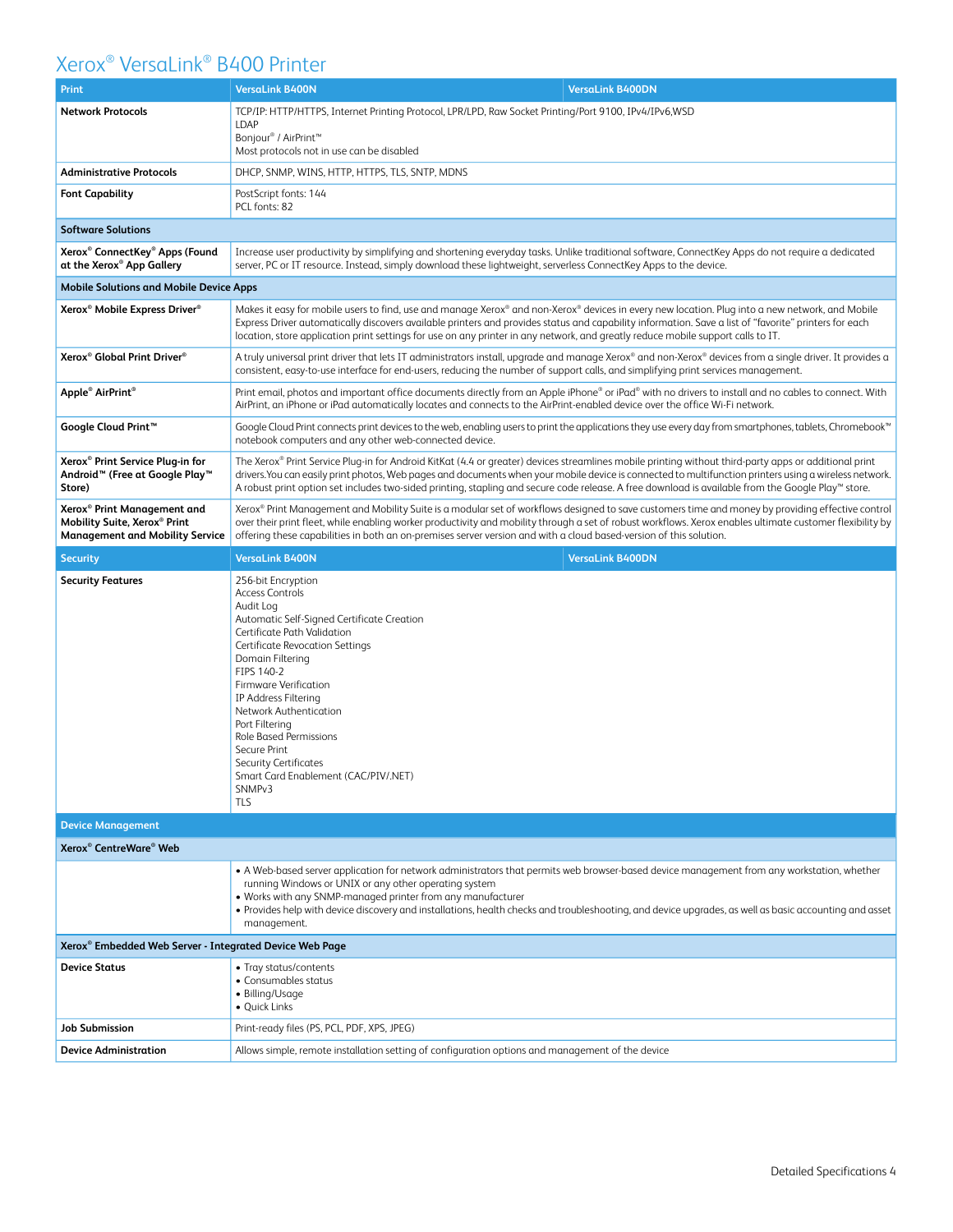| Xerox <sup>®</sup> Embedded Web Server - Integrated Device Web Page |                                                                                                                                                                                                                                                                                                                                                                                                                                                                                                                                                                                                                                                                                                         |                                                                                                                                                                                                                                                               |  |  |
|---------------------------------------------------------------------|---------------------------------------------------------------------------------------------------------------------------------------------------------------------------------------------------------------------------------------------------------------------------------------------------------------------------------------------------------------------------------------------------------------------------------------------------------------------------------------------------------------------------------------------------------------------------------------------------------------------------------------------------------------------------------------------------------|---------------------------------------------------------------------------------------------------------------------------------------------------------------------------------------------------------------------------------------------------------------|--|--|
| <b>Browsers</b>                                                     | Microsoft <sup>®</sup> Internet Explorer <sup>®</sup> 11<br>Microsoft Edge <sup>™</sup> 38<br>Mozilla <sup>™</sup> Firefox <sup>®</sup> 48<br>Apple® Safari® 9.1<br>Google Chrome™ 52                                                                                                                                                                                                                                                                                                                                                                                                                                                                                                                   |                                                                                                                                                                                                                                                               |  |  |
| <b>Remote Print Services</b>                                        |                                                                                                                                                                                                                                                                                                                                                                                                                                                                                                                                                                                                                                                                                                         |                                                                                                                                                                                                                                                               |  |  |
| Xerox <sup>®</sup> MeterAssistant <sup>®</sup> Service              | Automates the process of collecting and submitting meter reads for tracking and billing of Xerox® device usage. Eliminates the need for<br>time-consumingend-user involvement and ensures that meter reads are submitted to Xerox on time.                                                                                                                                                                                                                                                                                                                                                                                                                                                              |                                                                                                                                                                                                                                                               |  |  |
| Xerox <sup>®</sup> SuppliesAssistant® Service                       | Automatically orders supplies for Xerox output devices based on actual usage, eliminating the need to manually manage supplies inventory.                                                                                                                                                                                                                                                                                                                                                                                                                                                                                                                                                               |                                                                                                                                                                                                                                                               |  |  |
| Maintenance Assistant                                               | sent to Xerox®, allowing for problems to be solved faster with increased uptime.                                                                                                                                                                                                                                                                                                                                                                                                                                                                                                                                                                                                                        | Offers a fast (and free) way to resolve potential issues and receive assistance and automate the troubleshooting/repair process. Diagnostic data is                                                                                                           |  |  |
| <b>Accounting</b>                                                   |                                                                                                                                                                                                                                                                                                                                                                                                                                                                                                                                                                                                                                                                                                         |                                                                                                                                                                                                                                                               |  |  |
| Xerox® Standard Accounting (Standard)                               |                                                                                                                                                                                                                                                                                                                                                                                                                                                                                                                                                                                                                                                                                                         |                                                                                                                                                                                                                                                               |  |  |
| Tracking                                                            | Print usage                                                                                                                                                                                                                                                                                                                                                                                                                                                                                                                                                                                                                                                                                             |                                                                                                                                                                                                                                                               |  |  |
| Accounting                                                          | Up to 9999 User Accounts with SSD installed<br>Up to 1000 User Accounts without SSD installed (User ID)<br>Up to 500 General accounts (Client)                                                                                                                                                                                                                                                                                                                                                                                                                                                                                                                                                          |                                                                                                                                                                                                                                                               |  |  |
| <b>Features</b>                                                     |                                                                                                                                                                                                                                                                                                                                                                                                                                                                                                                                                                                                                                                                                                         | . Administrator can manage the feature via the Web User Interface or device control panel in tools.<br>• Administrator has the ability to import or export user accounts, Group Accounts, General Accounts and User limits via an industry standard CSV file. |  |  |
|                                                                     | Accounting Options – Network Accounting (Allows central server to manage all accounting)                                                                                                                                                                                                                                                                                                                                                                                                                                                                                                                                                                                                                |                                                                                                                                                                                                                                                               |  |  |
|                                                                     | • Enhanced network accounting with up to the minute data on how the system is being used<br>• Comprehensive management and enterprise scale tracking and reporting of device usage of copy, print, scan and server fax<br>. Numerous solutions are available through Xerox Alliance Partners. For details visit www.xerox.com<br>• Security enhancements with the addition of HTTPS protocol support<br>• Device requests account authentication from third party server enabling larger databases of users and accounts<br>• Accept Authentication Login at control panel and pass to third party Networking Account<br>• Interface with third party accounting terminal for accounting user interface |                                                                                                                                                                                                                                                               |  |  |
| <b>What's In The Box</b>                                            |                                                                                                                                                                                                                                                                                                                                                                                                                                                                                                                                                                                                                                                                                                         |                                                                                                                                                                                                                                                               |  |  |
|                                                                     | VersaLink B400 Printer<br>Standard Capacity Toner Cartridge: 5,900 print capacity <sup>5</sup><br>Software and Documentation CD (Safety, Regulatory, Recycling and Disposal Guides, Print Drivers, and Warranty Statement)<br><b>Installation Guide</b><br>Quick Use Guides<br>Power cord                                                                                                                                                                                                                                                                                                                                                                                                               |                                                                                                                                                                                                                                                               |  |  |
| <b>Supplies and Accessories</b>                                     | Quantity                                                                                                                                                                                                                                                                                                                                                                                                                                                                                                                                                                                                                                                                                                | <b>Part Number</b>                                                                                                                                                                                                                                            |  |  |
| <b>Supplies</b>                                                     |                                                                                                                                                                                                                                                                                                                                                                                                                                                                                                                                                                                                                                                                                                         |                                                                                                                                                                                                                                                               |  |  |
| <b>Standard Capacity Toner</b><br>Cartridges                        | 5,900 standard pages <sup>5</sup>                                                                                                                                                                                                                                                                                                                                                                                                                                                                                                                                                                                                                                                                       | 106R03580                                                                                                                                                                                                                                                     |  |  |
| <b>High Capacity Toner Cartridges</b>                               | 13,900 standard pages <sup>5</sup>                                                                                                                                                                                                                                                                                                                                                                                                                                                                                                                                                                                                                                                                      | 106R03582                                                                                                                                                                                                                                                     |  |  |
| <b>Extra-High Capacity Toner</b><br>Cartridges                      | 24,600 standard pages <sup>5</sup>                                                                                                                                                                                                                                                                                                                                                                                                                                                                                                                                                                                                                                                                      | 106R03584                                                                                                                                                                                                                                                     |  |  |
| <b>Drum Cartridge</b>                                               | 65,000 standard pages <sup>6</sup>                                                                                                                                                                                                                                                                                                                                                                                                                                                                                                                                                                                                                                                                      | 101R00554                                                                                                                                                                                                                                                     |  |  |
| <b>Accessories</b>                                                  |                                                                                                                                                                                                                                                                                                                                                                                                                                                                                                                                                                                                                                                                                                         |                                                                                                                                                                                                                                                               |  |  |
| 550-sheet Paper Tray                                                |                                                                                                                                                                                                                                                                                                                                                                                                                                                                                                                                                                                                                                                                                                         | 497K13620                                                                                                                                                                                                                                                     |  |  |
| Productivity Kit with 16 GB Solid State Drive                       |                                                                                                                                                                                                                                                                                                                                                                                                                                                                                                                                                                                                                                                                                                         | 097S04913                                                                                                                                                                                                                                                     |  |  |
| Stand                                                               |                                                                                                                                                                                                                                                                                                                                                                                                                                                                                                                                                                                                                                                                                                         | 497K13660                                                                                                                                                                                                                                                     |  |  |
| Wireless Network Adapter Kit                                        |                                                                                                                                                                                                                                                                                                                                                                                                                                                                                                                                                                                                                                                                                                         | 497K16750                                                                                                                                                                                                                                                     |  |  |
| External Card Reader / RFID Kit                                     |                                                                                                                                                                                                                                                                                                                                                                                                                                                                                                                                                                                                                                                                                                         | 497K18380                                                                                                                                                                                                                                                     |  |  |

<sup>1</sup> Maximum volume capacity expected in any one month. Not expected to be sustained on a regular basis.<br><sup>3</sup> Expected regular monthly throughput.<br><sup>4</sup> Power states defined per ENERGY STAR® Program requirements for Imaging Eq